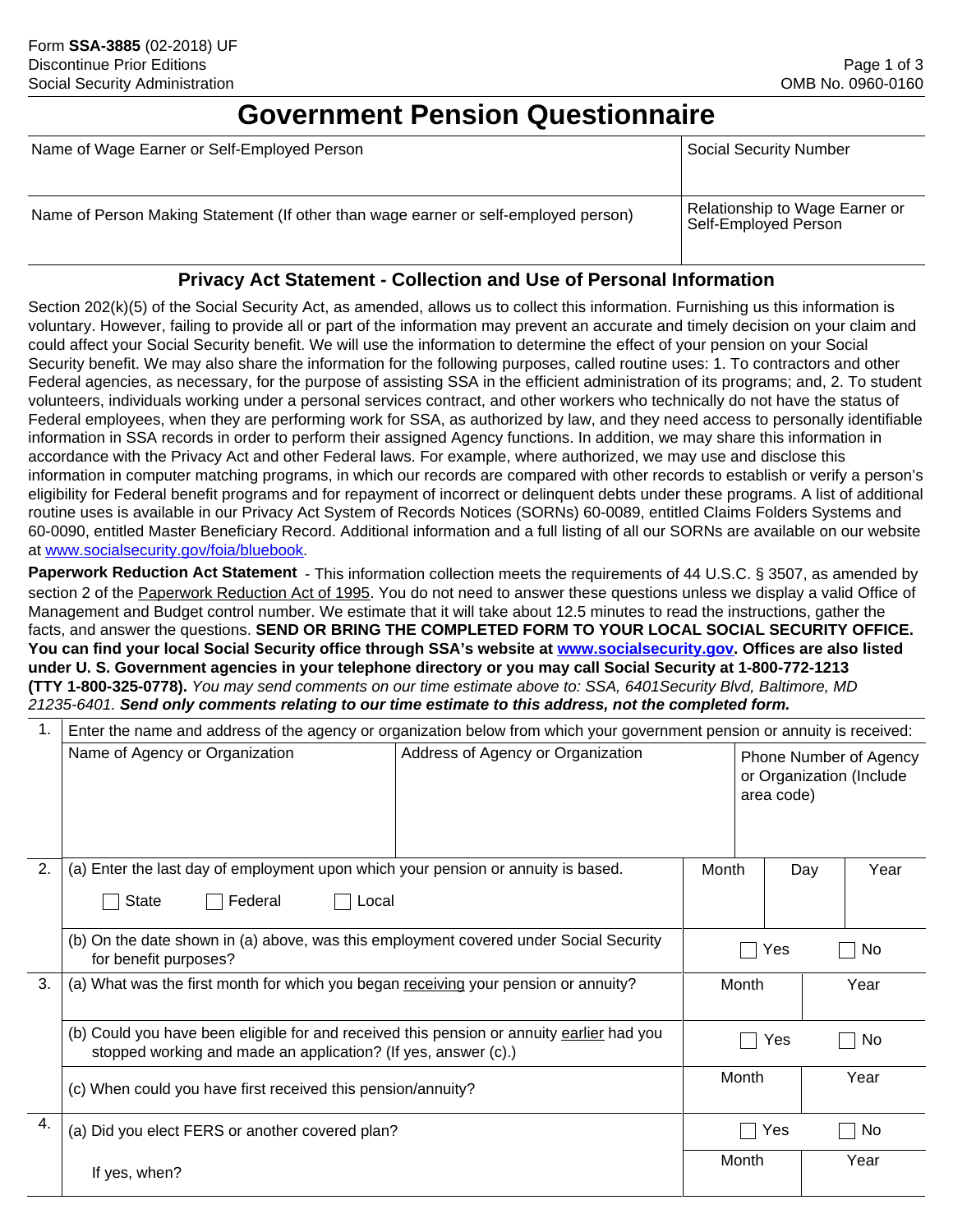| (a) Do you receive your pension/annuity weekly, biweekly, or monthly?                                                                                                       |                   |       |           |
|-----------------------------------------------------------------------------------------------------------------------------------------------------------------------------|-------------------|-------|-----------|
| What is the current pension amount after any deductions made to provide for a survivor<br>annuity, but before any deductions for health insurance, allotments, bonds, etc.? | \$                |       |           |
| (b) Did you elect a lump sum payment with a reduced annuity?                                                                                                                |                   | Yes   | <b>No</b> |
| If yes, what is the amount of the annuity before reduction for the lump sum?                                                                                                | \$                |       |           |
| (c) Did you elect an annuity in one lump sum payment?                                                                                                                       |                   | Yes   | <b>No</b> |
| If yes, what is the amount?                                                                                                                                                 | \$                |       |           |
| What was the specific period of time for which the lump sum payment was made?                                                                                               |                   |       |           |
| (d) Has your pension amount changed for any months for which you are applying or have<br>been receiving spouse's or surviving spouse's Social Security benefits?            |                   | Yes   | <b>No</b> |
| If yes, give the former amount(s) and date(s) of change below:                                                                                                              | Date(s) of Change |       |           |
| Former Amount(s)                                                                                                                                                            |                   | Month | Year      |
| \$                                                                                                                                                                          |                   |       |           |
| \$                                                                                                                                                                          |                   |       |           |
| \$                                                                                                                                                                          |                   |       |           |
| If the date in either $3(a)$ or $3(c)$ is before $7/1/83$ , answer item 6.                                                                                                  |                   |       |           |

| 6. | (a) Were you receiving at least one half support from your spouse at the time your<br>spouse became entitled to retirement or disability insurance benefits (or stopped work<br>prior to disability), or if you are a widow or widower at the time your spouse died? | <b>No</b><br>Yes<br>(If yes, answer $(b)$ .) |
|----|----------------------------------------------------------------------------------------------------------------------------------------------------------------------------------------------------------------------------------------------------------------------|----------------------------------------------|
|    | (b) Have you filed proof of such support with the Social Security Administration?                                                                                                                                                                                    | Yes<br>-No                                   |

Remarks

 $\overline{a}$